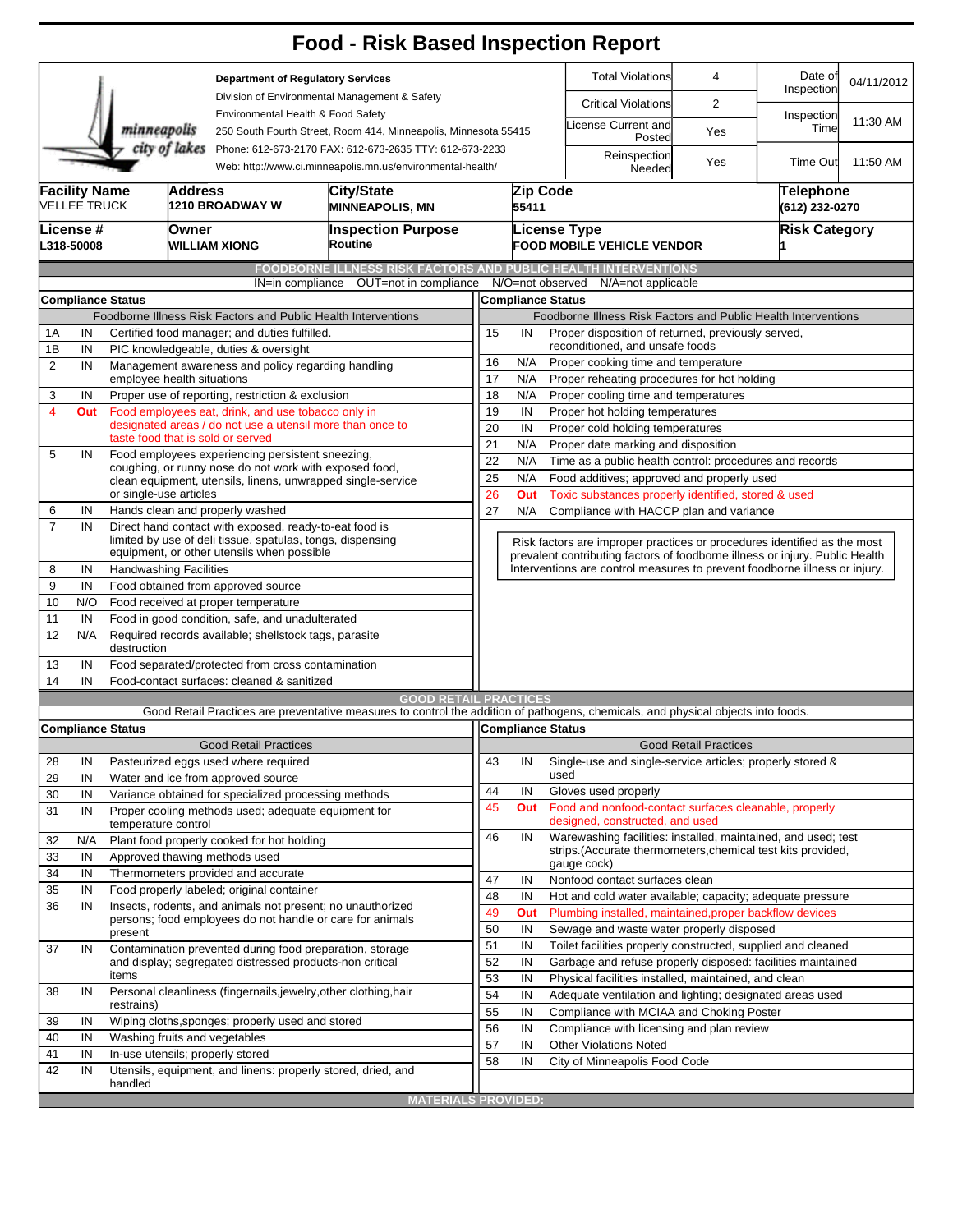|                                                   |                                                                                                                                                          |                                   |    |                           |                                                                                                                       |                                                         | <b>Food - Risk Based Inspection Report</b>                                                                                                                    |                               |                                                                                       |                       |                       |                          |                  |          |  |
|---------------------------------------------------|----------------------------------------------------------------------------------------------------------------------------------------------------------|-----------------------------------|----|---------------------------|-----------------------------------------------------------------------------------------------------------------------|---------------------------------------------------------|---------------------------------------------------------------------------------------------------------------------------------------------------------------|-------------------------------|---------------------------------------------------------------------------------------|-----------------------|-----------------------|--------------------------|------------------|----------|--|
| <b>Department of Regulatory Services</b>          |                                                                                                                                                          |                                   |    |                           |                                                                                                                       |                                                         |                                                                                                                                                               | <b>Total Violations</b>       |                                                                                       | $\overline{4}$        | Date of<br>Inspection |                          | 04/11/2012       |          |  |
|                                                   |                                                                                                                                                          |                                   |    |                           | Division of Environmental Management & Safety                                                                         |                                                         |                                                                                                                                                               |                               | <b>Critical Violations</b>                                                            |                       | 2                     |                          |                  |          |  |
| Environmental Health & Food Safety<br>minneapolis |                                                                                                                                                          |                                   |    |                           | 250 South Fourth Street, Room 414, Minneapolis, Minnesota 55415                                                       |                                                         |                                                                                                                                                               | License Current and<br>Posted |                                                                                       | Yes                   |                       | Inspection<br>Time       | 11:30 AM         |          |  |
| city of lakes                                     |                                                                                                                                                          |                                   |    |                           | Phone: 612-673-2170 FAX: 612-673-2635 TTY: 612-673-2233<br>Web: http://www.ci.minneapolis.mn.us/environmental-health/ |                                                         |                                                                                                                                                               |                               | Reinspection<br>Yes<br>Needed                                                         |                       |                       |                          | Time Out         | 11:50 AM |  |
|                                                   |                                                                                                                                                          |                                   |    |                           | City/State<br>Zip Code                                                                                                |                                                         |                                                                                                                                                               |                               |                                                                                       |                       |                       |                          | Telephone        |          |  |
|                                                   | <b>Facility Name</b><br><b>VELLEE TRUCK</b>                                                                                                              | Address<br><b>1210 BROADWAY W</b> |    |                           | <b>MINNEAPOLIS, MN</b>                                                                                                |                                                         |                                                                                                                                                               | 55411                         |                                                                                       |                       |                       |                          | (612) 232-0270   |          |  |
| License #<br>L318-50008                           |                                                                                                                                                          | Owner<br><b>WILLIAM XIONG</b>     |    |                           | <b>Inspection Purpose</b><br>Routine                                                                                  |                                                         |                                                                                                                                                               |                               | <b>Risk Category</b><br><b>License Type</b><br><b>FOOD MOBILE VEHICLE VENDOR</b><br>и |                       |                       |                          |                  |          |  |
|                                                   |                                                                                                                                                          |                                   |    |                           |                                                                                                                       |                                                         | FOODBORNE ILLNESS RISK FACTORS AND PUBLIC HEALTH INTERVENTIONS                                                                                                |                               |                                                                                       |                       |                       |                          |                  |          |  |
|                                                   | Item/Location<br>Meat/Cheese (Cold-Hold Unit)                                                                                                            |                                   |    | <b>Food Temp</b><br>41 °F | Air Temp<br>°F                                                                                                        |                                                         | Item/Location<br>Rice (Hot-Hold Unit)                                                                                                                         |                               | <b>Food Temp</b><br>153 °F                                                            | Air Temp<br>°F        | Item/Location         |                          | <b>Food Temp</b> | Air Temp |  |
|                                                   |                                                                                                                                                          |                                   |    |                           |                                                                                                                       |                                                         |                                                                                                                                                               |                               |                                                                                       |                       |                       |                          |                  |          |  |
|                                                   |                                                                                                                                                          |                                   |    |                           |                                                                                                                       |                                                         |                                                                                                                                                               |                               |                                                                                       |                       |                       |                          |                  |          |  |
|                                                   | <b>Sanitizer Location</b>                                                                                                                                |                                   |    | <b>Method Used</b>        |                                                                                                                       |                                                         | <b>SANITIZER INFORMATION</b><br><b>Sanitizer PPM</b>                                                                                                          |                               |                                                                                       | <b>Sanitizer Used</b> |                       |                          | Water Temp.      |          |  |
|                                                   |                                                                                                                                                          |                                   |    |                           |                                                                                                                       |                                                         |                                                                                                                                                               |                               |                                                                                       |                       |                       |                          |                  |          |  |
|                                                   |                                                                                                                                                          |                                   |    |                           |                                                                                                                       |                                                         |                                                                                                                                                               |                               |                                                                                       |                       |                       |                          |                  |          |  |
|                                                   |                                                                                                                                                          |                                   |    |                           |                                                                                                                       |                                                         |                                                                                                                                                               |                               |                                                                                       |                       |                       |                          |                  |          |  |
|                                                   |                                                                                                                                                          |                                   |    |                           |                                                                                                                       |                                                         | <b>Construction, Equipment &amp; Reinspection</b>                                                                                                             |                               |                                                                                       |                       |                       |                          |                  |          |  |
|                                                   | <b>Construction/</b><br><b>Remodeling?</b>                                                                                                               | <b>New Equipment</b>              |    |                           | <b>Emailed CIS/DR</b>                                                                                                 |                                                         |                                                                                                                                                               | <b>Reinspection Needed</b>    |                                                                                       |                       |                       | <b>Reinspection Date</b> |                  |          |  |
|                                                   | <b>No</b>                                                                                                                                                |                                   | No |                           |                                                                                                                       | <b>No</b><br><b>OBSERVATIONS AND CORRECTIVE ACTIONS</b> |                                                                                                                                                               |                               |                                                                                       |                       |                       |                          |                  |          |  |
| Item                                              |                                                                                                                                                          |                                   |    |                           |                                                                                                                       |                                                         | Violations cited in this report must be corrected within the time frames below.                                                                               |                               |                                                                                       |                       |                       |                          |                  |          |  |
| Number                                            |                                                                                                                                                          |                                   |    |                           |                                                                                                                       |                                                         |                                                                                                                                                               |                               |                                                                                       |                       |                       |                          |                  |          |  |
| 4                                                 | areas. MN Rule 4626.0105                                                                                                                                 |                                   |    |                           |                                                                                                                       |                                                         | (Critical)2-401.11 Discontinue consuming food, use of an unapproved beverage containers, or use of tobacco in any form in food preparation or utensil washing |                               |                                                                                       |                       |                       |                          |                  |          |  |
|                                                   | BEVERAGE AT THE PREP TABLE. Correct By: 04/11/12                                                                                                         |                                   |    |                           |                                                                                                                       |                                                         |                                                                                                                                                               |                               |                                                                                       |                       |                       |                          |                  |          |  |
| 26                                                | 4626.1610                                                                                                                                                |                                   |    |                           |                                                                                                                       |                                                         | (Critical)7-202.12A Use poisonous or toxic materials according to label directions and MN Statutes Chapter 18B and section 31.101, subdivision 3. MN Rule     |                               |                                                                                       |                       |                       |                          |                  |          |  |
|                                                   | CONCENTRATION OF CHLORINE IN 3 COMP SINK MORE THAN 100 PPM. Correct By: 04/11/12                                                                         |                                   |    |                           |                                                                                                                       |                                                         |                                                                                                                                                               |                               |                                                                                       |                       |                       |                          |                  |          |  |
|                                                   | 4-201.11B Provide or replace food service equipment to meet NSF International Standards. MN Rule 4626.0505                                               |                                   |    |                           |                                                                                                                       |                                                         |                                                                                                                                                               |                               |                                                                                       |                       |                       |                          |                  |          |  |
| 45                                                | DOMESTIC MICROWAVE IN THE VEHICLE. Correct By: 04/11/12                                                                                                  |                                   |    |                           |                                                                                                                       |                                                         |                                                                                                                                                               |                               |                                                                                       |                       |                       |                          |                  |          |  |
| 49                                                | 5-202.12A Provide a mixing valve or a combination faucet on the handwash sink to provide a minimum water temperature of 110 degrees F (43 degrees C). MN |                                   |    |                           |                                                                                                                       |                                                         |                                                                                                                                                               |                               |                                                                                       |                       |                       |                          |                  |          |  |
|                                                   | Rule 4626.1050                                                                                                                                           |                                   |    |                           |                                                                                                                       |                                                         |                                                                                                                                                               |                               |                                                                                       |                       |                       |                          |                  |          |  |
|                                                   | HOT WATER FAUCET JAMMED DURING THE TIME OF INSPECTION. Corrected On-Site.                                                                                |                                   |    |                           |                                                                                                                       |                                                         |                                                                                                                                                               |                               |                                                                                       |                       |                       |                          |                  |          |  |
| <b>Comments:</b>                                  | IS BEING EMAILED AT williamxiong@hotmail.com                                                                                                             |                                   |    |                           |                                                                                                                       |                                                         | THE INSPECTION CONDUCTED ON VEHICLE NUMBER YBE 1159 AND DECAL NUMBER 2013-0004 PROVIDED TO THE VENDOR. THE REPORT                                             |                               |                                                                                       |                       |                       |                          |                  |          |  |
|                                                   |                                                                                                                                                          |                                   |    |                           |                                                                                                                       |                                                         | Comments continued on next page.                                                                                                                              |                               |                                                                                       |                       |                       |                          |                  |          |  |